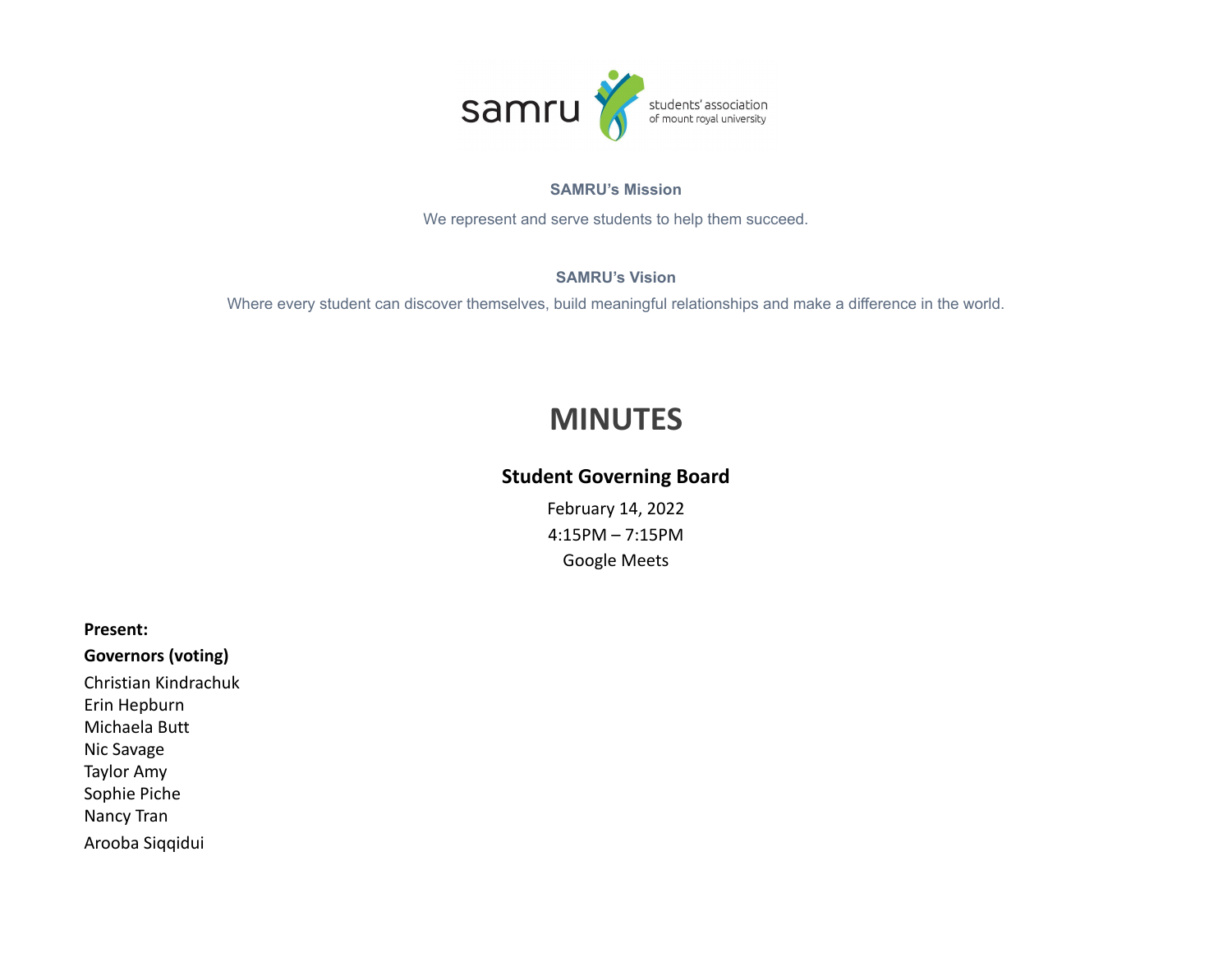

Andrea Barlaan Avery McLellan Michelle Gladue

### **SAMRU Support (non-voting):**

Ashley Schreiner (Speaker) Spirit River Striped Wolf (Representation Executive Council President) Pat Cochrane (Governance Coach) Brian Walters (Executive Director) Megan Borg (Governance Manager, scribe)

**Guests:** Rachel Timmermans Matthew Yanish Parvin Sedighi

**Land Recognition**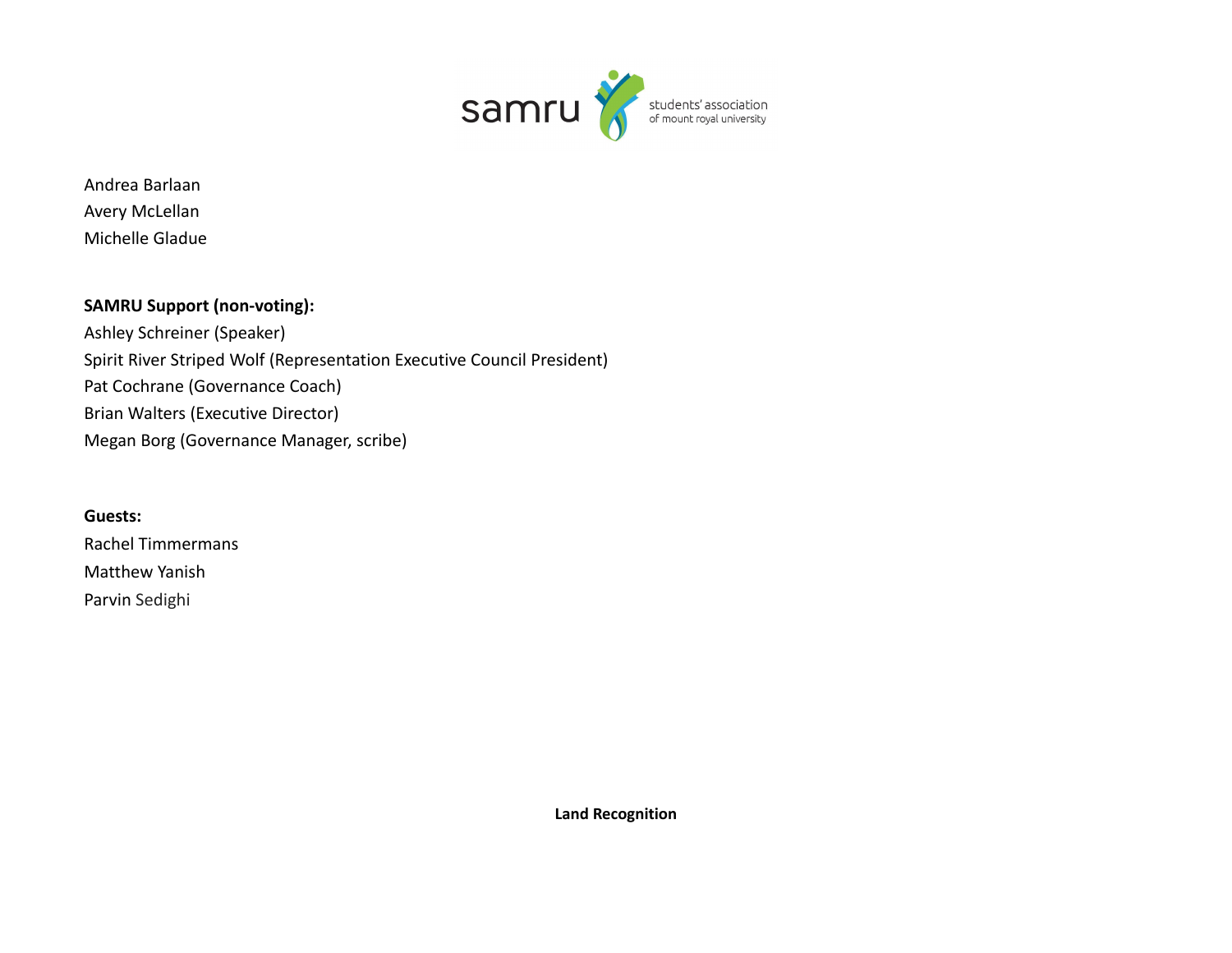

'Before we begin, we recognize that we are fortunate to be situated on Treaty 7 lands, including the Niitsitapi (nit-SIT-ah-pee, or Blackfoot) Nations of the Siksika (SICK-sick-ah), Kainai (GUY-nuy) and Piikani (pih-GAH-nee); the Tsuu T'ina (TSOO-tunuh) Nation; the Nakoda (nuh-KO-dah) Nations of the Bearspaw, Chiniki (CHIN-ee-kee) and Wesley; and the Metis Nations. Through this land acknowledgement we honour the agreements between the ancestral peoples of this land and the first Euro-Canadian settlers; agreements that have been historically dishonoured. *We are all treaty people.'*

| <b>Topic</b>             | <b>Motion(s)</b>                                                                                                                                                                                                                                                                                        | <b>Discussion</b> |
|--------------------------|---------------------------------------------------------------------------------------------------------------------------------------------------------------------------------------------------------------------------------------------------------------------------------------------------------|-------------------|
|                          |                                                                                                                                                                                                                                                                                                         |                   |
|                          |                                                                                                                                                                                                                                                                                                         |                   |
|                          |                                                                                                                                                                                                                                                                                                         |                   |
| <b>Approval of</b>       | Motion: To approve the agenda.                                                                                                                                                                                                                                                                          |                   |
| Agenda                   | Amy/Hepburn                                                                                                                                                                                                                                                                                             |                   |
|                          | Carried                                                                                                                                                                                                                                                                                                 |                   |
| <b>Approval of</b>       | <b>Motion: To approve the consent</b>                                                                                                                                                                                                                                                                   |                   |
| <b>Consent Agenda</b>    | agenda.                                                                                                                                                                                                                                                                                                 |                   |
|                          | Kindrachuk/Amy                                                                                                                                                                                                                                                                                          |                   |
|                          | Carried                                                                                                                                                                                                                                                                                                 |                   |
|                          |                                                                                                                                                                                                                                                                                                         |                   |
| <b>CAUS Presentation</b> | The Board welcomed CAUS Vice-Chair and VP External of the Student Union of MacEwen University, Matthew Yanish,<br>and CAUS Vice-Chair and SAMRU VP external, Rachel Timmermans, and MacEwen staff support, Parvin Sedighi.<br><b>CAUS</b> overview:<br>6 membership schools across Alberta<br>$\bullet$ |                   |
|                          |                                                                                                                                                                                                                                                                                                         |                   |
|                          |                                                                                                                                                                                                                                                                                                         |                   |
|                          |                                                                                                                                                                                                                                                                                                         |                   |
|                          |                                                                                                                                                                                                                                                                                                         |                   |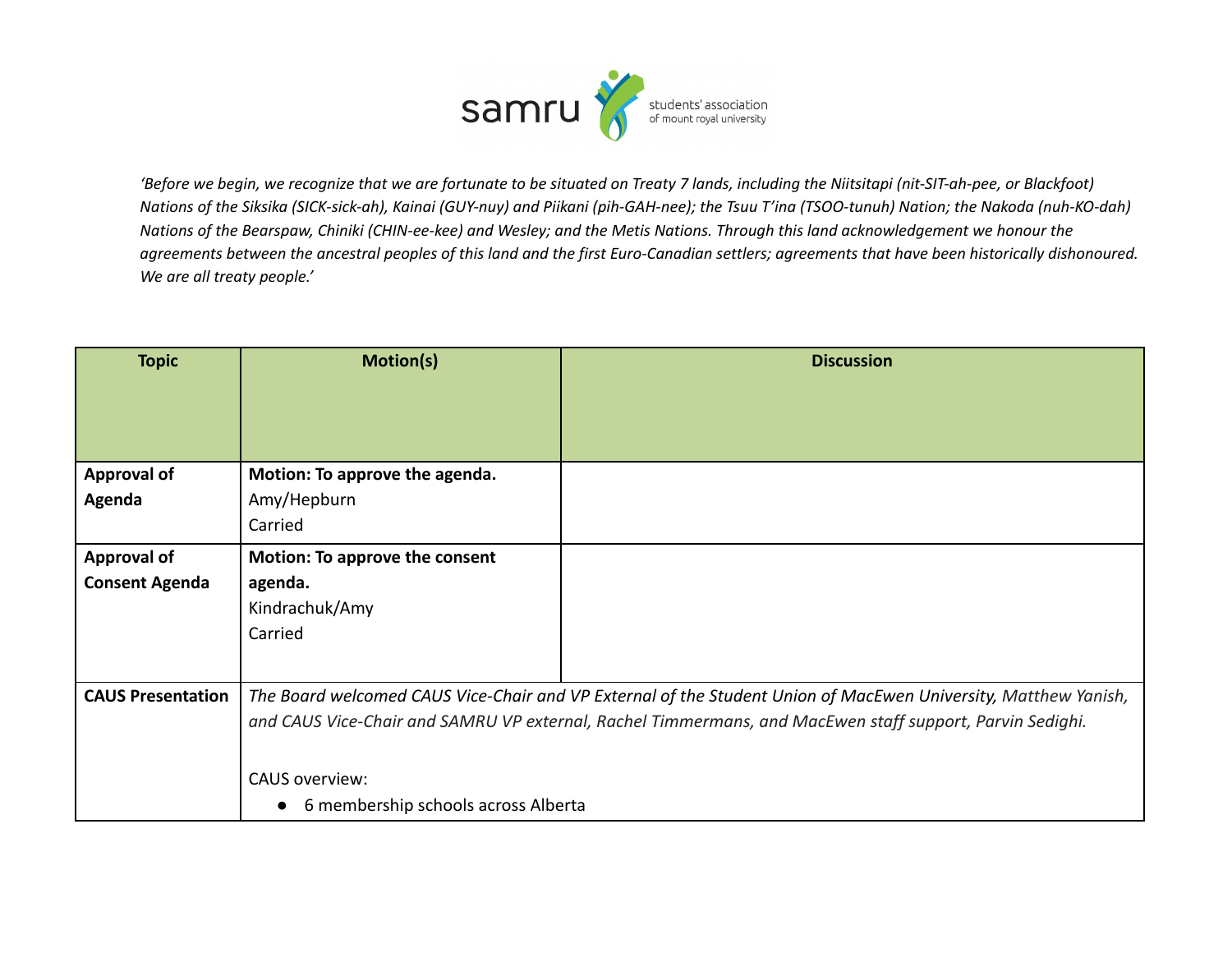

|                           | What does CAUS do: budget submissions, advocacy meetings, advocacy documents, public engagement<br>$\bullet$<br>campaigns, research papers, collaboration with similarly-mandated organizations such as the Council of<br>Post-secondary Presidents of Alberta, collaboration between/with other student organizations.<br>2021/22 Priorities: ending gender and domestic violence, expanding affordable childcare and expanding PSE<br>$\bullet$ |  |  |
|---------------------------|---------------------------------------------------------------------------------------------------------------------------------------------------------------------------------------------------------------------------------------------------------------------------------------------------------------------------------------------------------------------------------------------------------------------------------------------------|--|--|
|                           | Access, supporting campus mental health, funding indigenous centre and funding reconciliations, improving<br>affordability and improving SFA                                                                                                                                                                                                                                                                                                      |  |  |
|                           | Current wins: \$10/day childcare, progress on sexual violence prevention portfolio, collaboration re: providing<br>additional supports to indigenous centres, penguins for PSE, renewed mental health funding for PSE,<br>delaying/altering performance-based funding, protecting institutional autonomy.                                                                                                                                         |  |  |
|                           | The CAUS quests left the meeting.                                                                                                                                                                                                                                                                                                                                                                                                                 |  |  |
| <b>Board Professional</b> | Governance Coach Cochrane provided the Board with a presentation on latin as related to governance.                                                                                                                                                                                                                                                                                                                                               |  |  |
| <b>Development</b>        |                                                                                                                                                                                                                                                                                                                                                                                                                                                   |  |  |
| License of                | Motion: To go in camera.                                                                                                                                                                                                                                                                                                                                                                                                                          |  |  |
| <b>Occupation</b>         | Amy/Barlaan                                                                                                                                                                                                                                                                                                                                                                                                                                       |  |  |
|                           | Carried                                                                                                                                                                                                                                                                                                                                                                                                                                           |  |  |
|                           |                                                                                                                                                                                                                                                                                                                                                                                                                                                   |  |  |
|                           | Motion: To go out of camera.                                                                                                                                                                                                                                                                                                                                                                                                                      |  |  |
|                           | Amy/Hepburn                                                                                                                                                                                                                                                                                                                                                                                                                                       |  |  |
|                           | Carried                                                                                                                                                                                                                                                                                                                                                                                                                                           |  |  |
|                           |                                                                                                                                                                                                                                                                                                                                                                                                                                                   |  |  |
|                           | Motion: That the board is aware of<br>and supports the drafting of changes<br>to the License of Occupation                                                                                                                                                                                                                                                                                                                                        |  |  |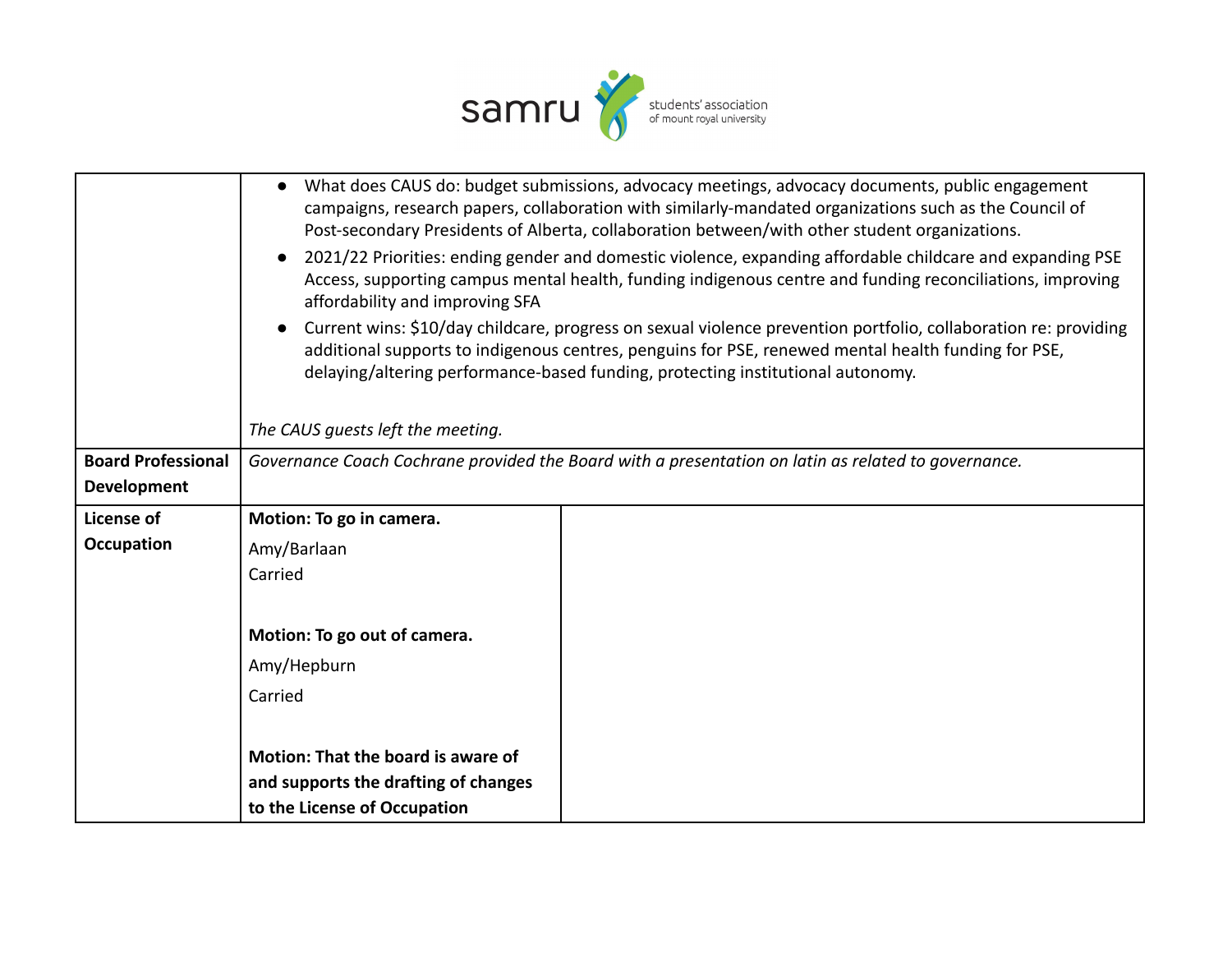

|                      | Agreement as per information from<br>the Executive Director.<br>Amy/Kindrachuk<br>Carried<br>Opposed: 1        |                                                                                                                                                                                                                                                                                                                                                                                                                                                        |
|----------------------|----------------------------------------------------------------------------------------------------------------|--------------------------------------------------------------------------------------------------------------------------------------------------------------------------------------------------------------------------------------------------------------------------------------------------------------------------------------------------------------------------------------------------------------------------------------------------------|
| <b>Policy Review</b> | <b>Motion: To approve the Policy</b><br><b>Development Policy.</b><br>Piche/Amy<br>Carried                     | Discussion:<br>ED Walters noted that changes to the policy development policy<br>and research integrity and ethics policy as per suggestions from the<br>last meeting have been included in the new drafts.<br>Discussion re: process of REC reviewing as they own the procedures<br>and the ED reviewing those procedures as per standard<br>organizational review to ensure policy compliance. The Board<br>would approve any changes to the policy. |
|                      | <b>Motion: To approve the Research</b><br><b>Integrity and Ethics Policy.</b><br>Hepburn/Kindrachuk<br>Carried |                                                                                                                                                                                                                                                                                                                                                                                                                                                        |